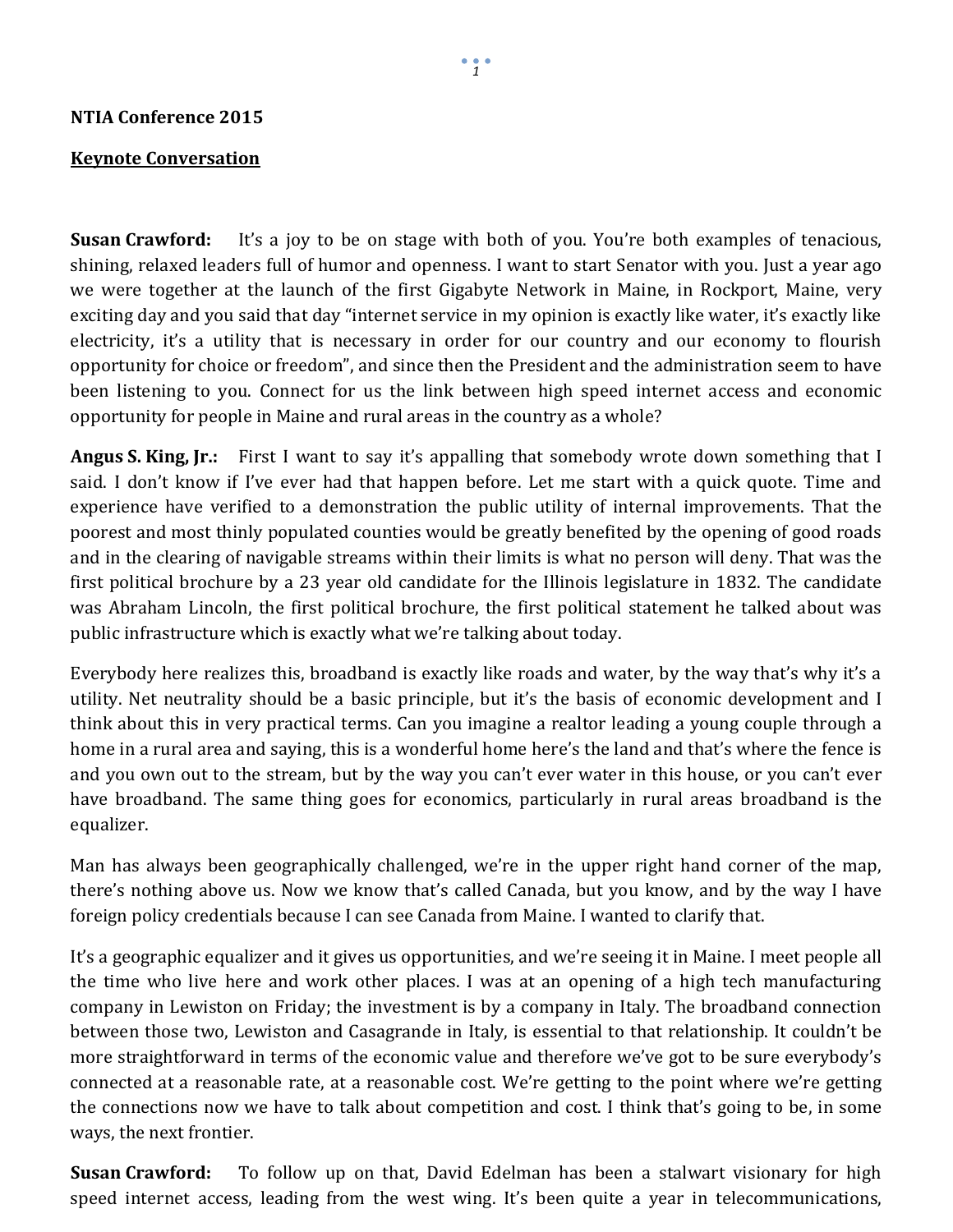policies suddenly became chic. We're on the pages, we're central to the national conversation. Bring us up to date, David, there are challenges that remain. We're in this "Gutenberg Moment" when we're changing our modes of communication, but it takes a while for Gutenberg Moments to take hold and we're leaving a lot of people behind, competition isn't what it needs to be. What is the administration doing to move the ball forward?

**R. David Edelman:** Thanks for the question. Let me begin by saying it is a real pleasure to be up here. I don't know how many of you know this, but Susan had a version of my job at the beginning of the administration and that's when the absolute cream of the crop comes into the administration. Who do you really want doing a job, is her. Really so much of what you heard Larry talking about today and BTOP, so much of what you're going to hear about this afternoon is really built upon the work that you did, and for those of you who are Maine voters—I hate to say this, but talk about leadership on broadband, on every single issue from net neutrality to community broadband and beyond, Senator Angus King has really been in the forefront. Thank you for your leadership.

It has been a big year. It's been a big several years. Over the course of the last six years we have seen tremendous progress. I think it's easy to lose that. There has been for instance, \$160-billion in public and private investment in broadband in this country, during what was the worst economic downturn in a generation. No industries were investing and yet this country got it together and invested in broadband, in part because of Smart Tax policies we put into place and because of the Recovery Act we put into place.

As a result of the public side of it, 175 thousand miles of fiber were built and upgraded. That's major progress, you know because you oversaw a lot of it. That's a huge milestone in moving forward the idea of middle mile connectivity, but you're absolutely right even though tens of millions more Americans have probably doubled the internet speed that they had at the start of the beginning of this administration. They aren't paying any more, we do not have cause to be satisfied and the reason for that is pretty clear. As the president said when he was in Cedar Falls, Iowa, which was sort of a focal point for us this year, it was around State of the Union. He put it pretty clearly "broadband is no longer a luxury, it's a necessity." That really is the north star of our policies moving forward. We know that we don't have cause to be satisfied when two out of three schools do not have the broadband speeds that they need to deliver personalized learning or even to stream two videos in the same classroom. We know that we can't be satisfied when 51% of Americans in the bottom percentile of income don't have the internet at home, they don't have a way to get online that is reliable. Those are reasons that we know we have a lot more work to do.

Over the course of not just the last year but the last few years, we've put into motion some major programs designed to fill in those gaps. We announced the Connect Ed initiative that you've already heard about that set this ambitious goal of connecting 99% of schools within five years to high speed broadband and wireless. The public sector, the SEC, came through \$8-billion of funding to close that gap, and the private sector came through, too, with \$2-billion of technology that is presently in schools in use in all 50 states, millions of students are taking advantage of that. That's a major step forward. We announced earlier this summer the Connect Home initiative which is focused on low income communities, 28 communities coming together to focus on broadband affordability and making sure that the lowest income Americans had access to internet at an affordable lower than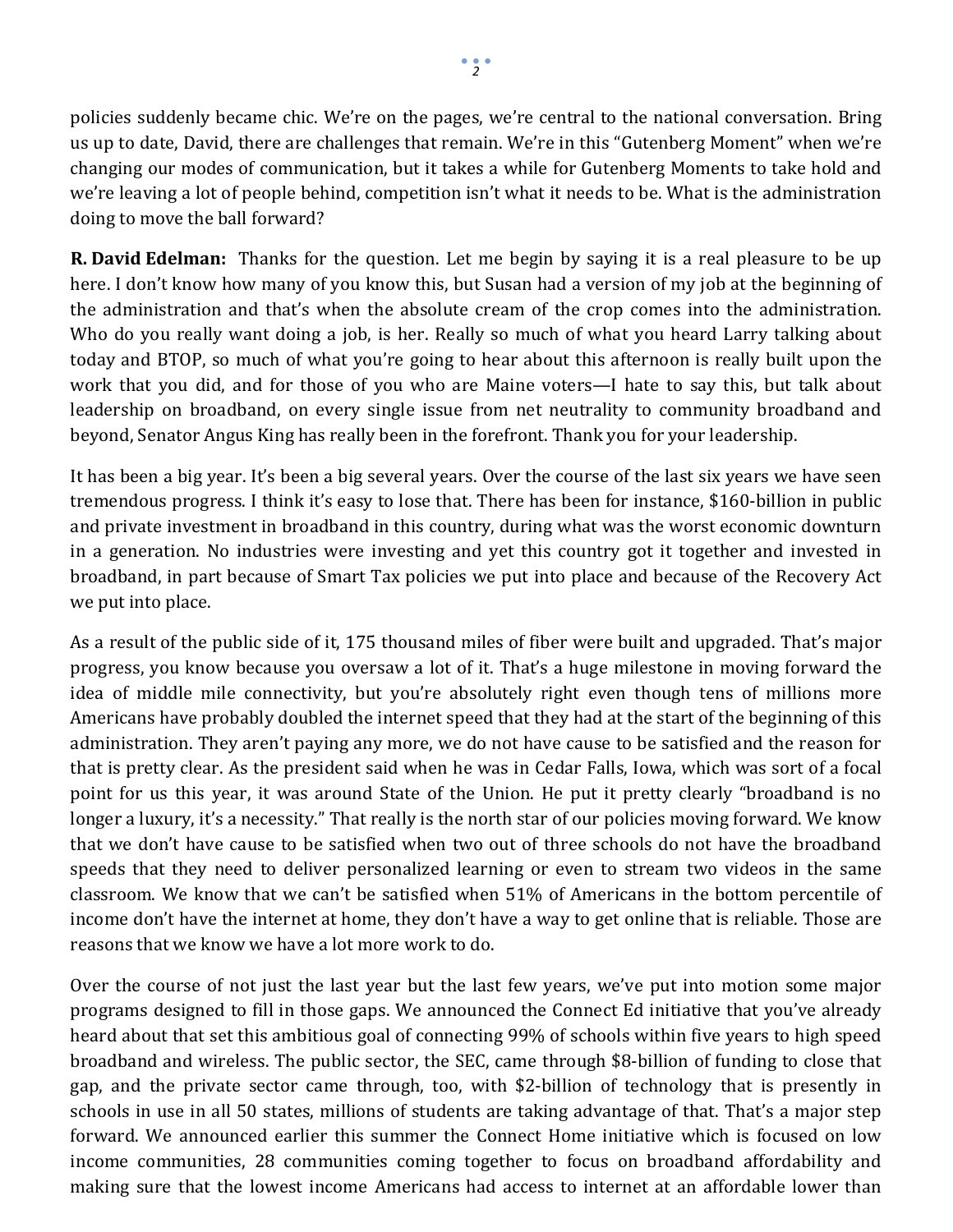retail rate, and that they're getting the digital literacy and the training that they need to make it meaningful. I think we're going to spend a lot of time today talking about how to make that internet meaningful.

I think the last initiative that we're going to spend more time this afternoon talking about as well is the Broadband Opportunity Council, which I will be the first to tell you is not the sexiest thing in the world.

## **Susan Crawford:** Oh yes it is.

**R. David Edelman:** It could be as sexy as Susan. It is one of those issues that of all the things we announced in Cedar Falls, one that is going to absolutely have the longest term impact on broadband investment and competition is 40% of Americans still only have one provider that they can access for true broadband speeds, one provider, that's a monopoly, that's a problem.

The Broadband Opportunity Council is focused on empowering everyone around the country, particularly communities at figuring out how the federal government in many cases use it resources better to better allocate programs that we have on the books to focus on broadband, and where necessary to get out of the way, to roll back regulation when it's unnecessary or to make smarter use of federal legislation. I think one of the next steps in the next few months will be, what can we do to partner with communities in the Northeast, in Maine, across the country to help them replicate the same ideas that the NTIA and the Agriculture Department brought together from these 25 agencies in the Council Department.

**Angus S. King, Jr.:** I have a suggestion along the lines that you were talking about your report, it's a wonderful report, it just came out a week ago. If you want to get some broader readership, change the name to "Fifty Shades of Broadband".

**Susan Crawford:** Oh boy!

**R. David Edelman:** That would make it sexy.

**Susan Crawford:** Senator King, fantastic report, really a thing of beauty. Which of its recommendations resonated with you in lowering a lot of barriers, and there might be some secret gems in there that particularly spoke to you?

**Angus S. King Jr.:** First I think Dr. Johnson's admission about the dog that walked on his hind legs; the remarkable was not that it did it well but that it did it all. I think one of the most important things about the report is it's one of the most comprehensive cooperative efforts within the federal government I've ever seen. You had 25 agencies that really did cooperate. I commend it to you because it's very specific and I'll tell you, I guess I think in simple terms, I like the "dig once" idea. To have the Department of Transportation say if you're going to tear up our road put in conduit so you can later wire it up without having to dig up the road again. To have that be a part of federal highway policy which in turn opens up everything else at a much more economic basis? That's the kind of thing that I really liked in the report. It just is common sense but wouldn't happen other than with this kind of overall thinking. Lots of recommendations and of course the FCC wasn't an independent agency but there are a lot of hints to the FCC in there, which I suspect Tom Wheeler will pay attention to. Those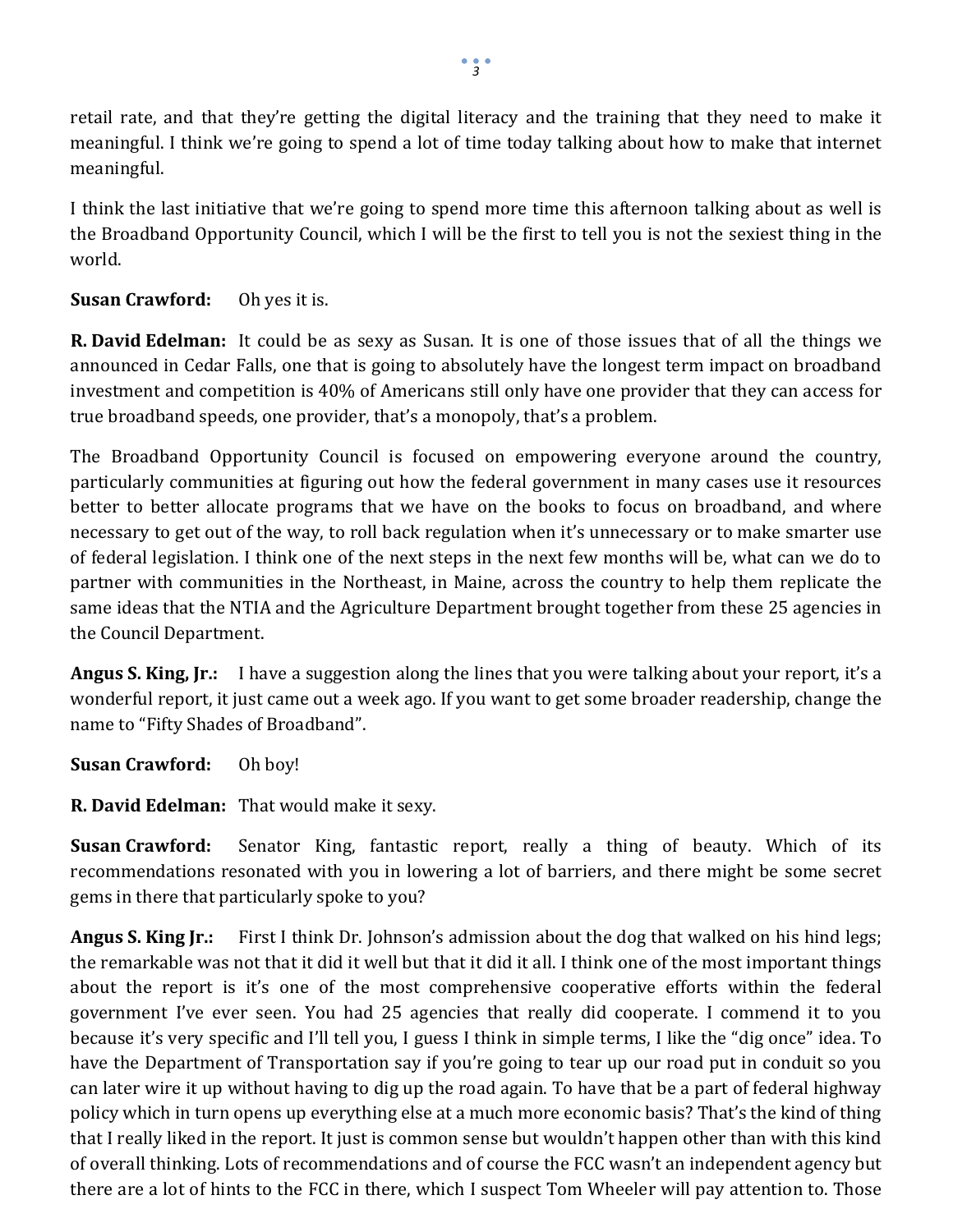are the kinds of things that I found most striking is the practical things. Things like requiring HUD to be thinking about the wiring of building when they build the buildings, those kinds of practical things, because they all deal with the issue of cost. The myriad of federal programs, Agriculture grants, Department of Justice grants to police departments, all of which would be thinking about broadband as part of the solution of whatever the issue is. That's what I found most compelling about the report.

**Susan Crawford:** Just like a paperback where certain pages become tattered with use and reading to just carry this along. I was particularly excited about the new market tax credits element of this, bringing communities from weakness to strength making it possible to get access to Treasury funds for high speed internet access infrastructure. That's one of my favorites. Do you have any favorite children in this David?

**R. David Edelman:** Both you put the finger on the most important takeaway of this, which is this report brought together all of these agencies, in part because Larry Strickling ask them to come, and when Larry Strickling ask them to come they show up, 25 agencies. It's kind of remarkable. It was a big room and the message that everyone took from that was broadband is all hands on deck, this is no longer just an effort that is going to be housed at the Commerce Department or the Agriculture Department or in the Science Office of the White House. That broadband is now so core to the delivery of government service and the delivery on federal mission, whether it's from foreign policy and internet freedom, to economic development, to small businesses, to paying your taxes, to getting a job, to improving your skills, to education, every single federal agency has a role and a stake in getting broadband into the home and into folks' hands. I can't pick a favorite in part because to me I think the big contribution was getting everybody on the same page. Now our effort moving forward is to keep pushing that momentum and that enthusiasm that they brought to this report into execute it.

**Susan Crawford:** And Senator, in preparing for this interview I went back and looked at some of your clips recently and when the Pope came to town in D.C. you said I think that's the first time the Golden Rule has gotten a standing ovation from Congress. That was a great line, and I just want to touch on the bipartisan deregulatory nature of a lot of what's going on, this is not and should not be a partisan issue. Do you have any thoughts about that?

**Angus S. King, Jr.:** There are lots of things that shouldn't be partisan issues. For example, one of the bills as Larry mentioned, but I've been working on sort of deregulation of some health internet related issues with my cosponsor Deb Fisher, Republican from Nebraska.

U.S. Senate is essentially a rural buy in. I don't know if many people realize that but I haven't done the calculation lately, but something like 18 U.S. Senators out of 100 represent a majority of the citizens of the United States, and it's because New York has two senators, and Maine has two senators, and California has two senators, and Wyoming has two senators. The thrust of the body is rural and so that means that issues like this which really relate most directly to rural areas have great resonance in an institution like the senate because of its fundamentally rural orientation.

I see an opportunity, now unfortunately net neutrality seems to have taken on a partisan side, I think that's a mistake and I hope we cannot have that messed with, the decision that the FCC made last year. But I see a lot of opportunity for bipartisan cooperation. And by the way, we've all talked about the Recovery Act, the Stimulus Package, here in Maine it's important to remember that that would not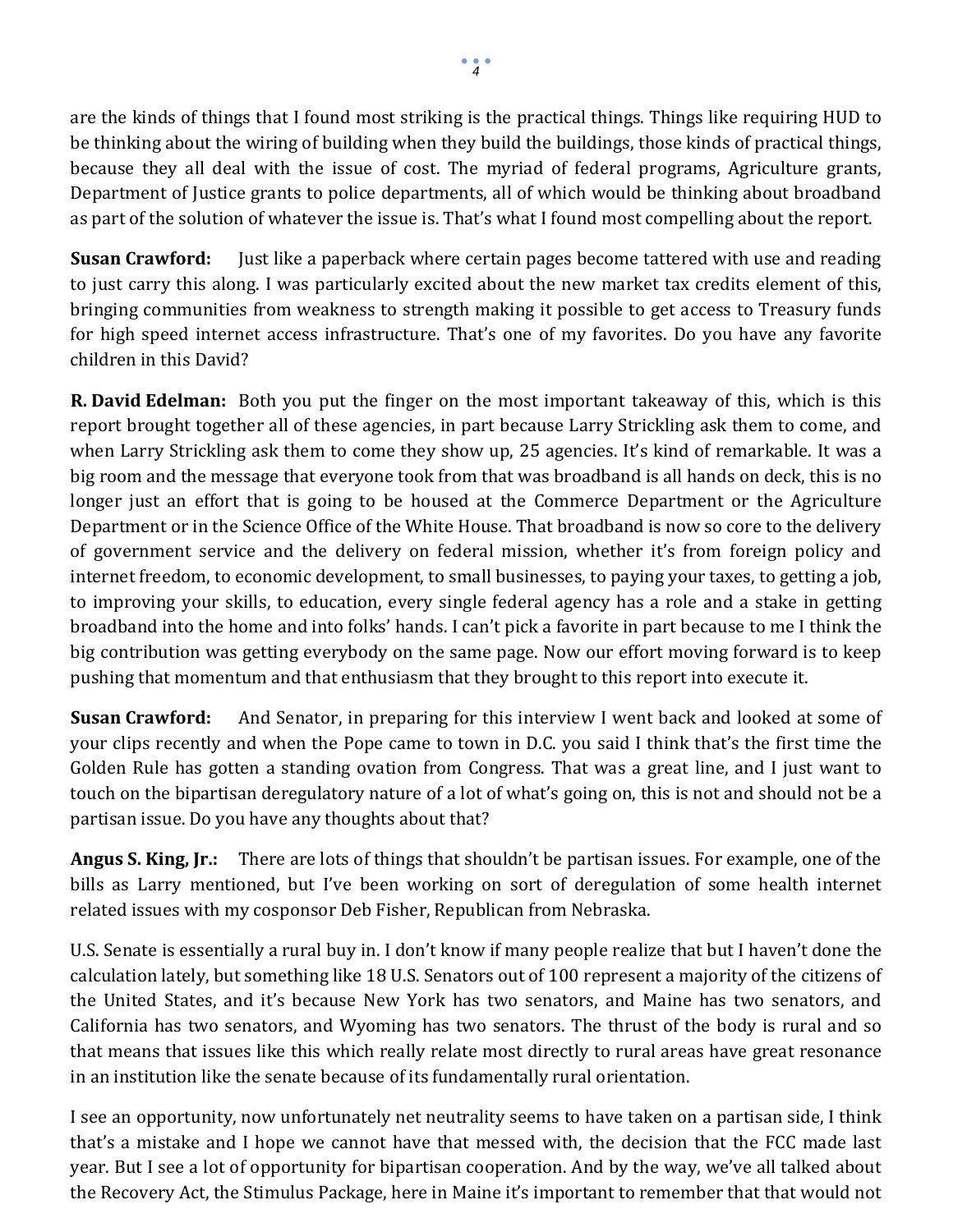have passed without the votes of Olympia Snowe and Susan Collins. Literally they were the deciding votes in the U.S. Senate and it would not have passed, it took a lot of political courage for them to do that and we wouldn't have this 3-ring binder or any of those other benefits of the Stimulus Package involving broadband without that Bill. I have to give credit to my senior colleague.

**Susan Crawford:** And David Edelman, thank you for bringing us back to Cedar Falls, Iowa which was quite a moment. The president was so lucent talking about basketball, having a great time, and he said to the people in Cedar Falls who build a fiber network "you guys were like the captain in Jaws; you said you're going to need a bigger boat." They needed more capacity for that place. I was recently at Summerville Town Hall where the motto is "The Municipal Freedom, National Strength". David, comment on what the administration is doing particularly for municipalities across the country.

**R. David Edelman:** For those of you who aren't familiar with the Cedar Falls example, I would really encourage you to take a second and take a look at the president's remarks. Just Google the town website, they have really done some remarkable things. I would also add that if you had told me at the beginning of the administration that we would have sent the president as one of his five pre State of the Union announcements to lead up to that speech to do something on community broadband, I would have thought you were crazy. That was a really big moment; it was a big moment to highlight what a community can do. They didn't do this with federal grant money that suddenly descends from the heavens. Cedar Falls put together a broadband network that delivers speeds at 100 times the national average for a cost to the average citizen for what I pay for a fully loaded cable package. That is truly remarkable, and they have really seen dividends pay from that. They have attracted new investment, they have kept big companies, they are doing research and development. It's an incredible success story and what the president said in Cedar Falls was that he wants to deliver more stories like that around the country.

One of the first things he did was he called on the FCC to insure that there weren't undo barriers to communities who wanted to have this local choice. That it's not the right answer for everyone, but for communities that want to take the plunge to do this, to build a community fiber network, they should have the option to do so. There should be nothing unduly getting in the way of that. He called on the FCC to rollback some of the 19 state laws that created this unlevel playing field, and the FCC did it. The FCC actually acted on the one order that was before to reverse two of those state laws, so that's been important progress.

The NTIA has a major initiative for Broadband USA that is working with a number of communities who want to get their questions answered, who want to know how they can do this because the NTIA has the expertise through BTOP in setting up these sorts of programs. They're working with communities all over the country, and I think another big part of it is just continuing to get the word out. To continue to explain how communities can empower themselves, that they don't have to settle for the status quo. I would add that there is one other piece that they have to bear in mind which is just as community broadband solutions aren't always the answer, municipalities have an important role to play here and that's another part of the Broadband Opportunity Council's report that it highlights. I think moving forward in the next several months we're going to look at ways that we, the federal government, can help put together a sort of playbook, versions of which already exist through NTIA resources, but to help cities, municipalities, states, understand what are the regulatory barriers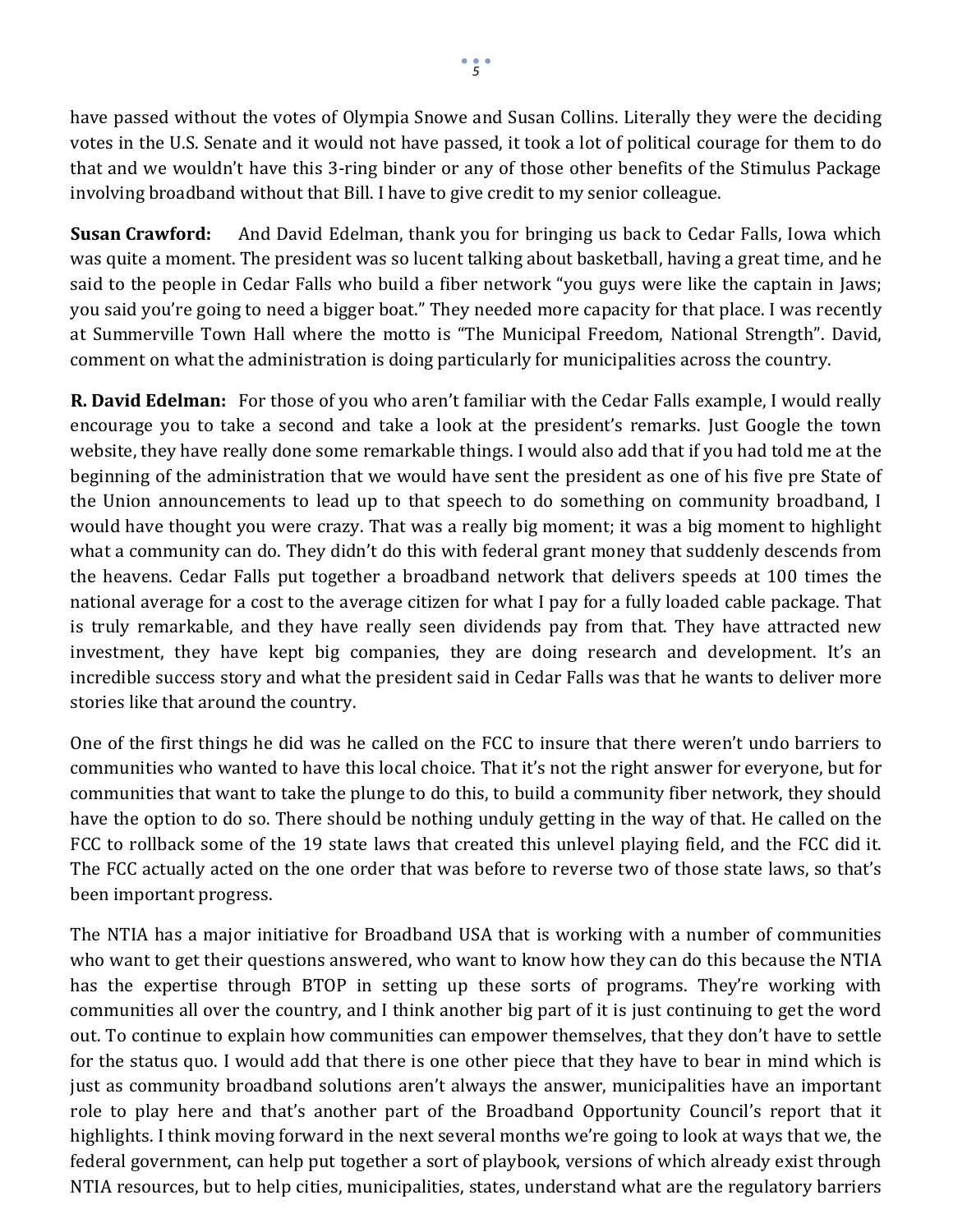that really make the difference in discouraging investment of incumbent ISP's. For the majority of Americans that really would be the solution. The more the communities can do when there are unnecessary regulatory barriers, the vast majority of which are at the sub-federal level, helping them understand that and to take that action can be a really important complementary way that we can deliver better broadband in communities which are underserved which are the majority of American communities.

**Susan Crawford:** Senator, there do seem to be many ways the communities and areas can do this, so we've got the Rockport, Alberose, South Portland Gigabyte Networks, but still 80% of people in Maine are unserved according to the Connect ME definition of high speed internet access which is 10 megabytes down 10 megabytes up, how are we going to reach them? What are the other ways to reach people?

**Angus S. King, Jr.:** I think number one there is no single answer. I have a good friend in Maine, Maury Lachance, who is the President of Thomas College up in Waterville who coined the term "there is rarely a silver bullet but there's often silver buckshot."

Isn't that wonderful? What that means to me is there are lots of solutions. So there's no single answer, it may be municipal. By the way we're going to have an accepting announcement later today which I won't spoil, about another town in Maine that's building a connection from our 3-ring binder and it's a town that's sort of middle mile and we have Rockport, South Portland, some really fantastic projects.

It has to be a combination and we shouldn't shy away from the fact that it has to be sometimes publically supported. We have a publically supported road system, we have publically supported canals and docks and airports, all of that, and the important part is this goes back a bit to history. All you have to do is go back to the 30s in rural electrification program. At that time electricity was available 95% in the cities of America and 50% in the rural areas, and the answer was from the electric companies "we can't afford to run lines to all those farms, it doesn't make economic sense."

Does that sound familiar?

## **Susan Crawford:** Yes.

**Angus S. King, Jr.:** My favorite line from Mark Twain is "history doesn't always repeat itself but it usually rhymes." This is happening here, and so rural electrification, Franklin D. Roosevelt, talked about all kinds of ways, co-ops, public support to get electricity out to rural America that changed rural America. This to me is the same process. There's no one answer, I think municipalities have to be involved, states, federal government, private enterprise, partnerships, that's the way it's going to happen. We can't rely strictly though on the market because of the problems of dispersed populations.

Technology is going to be different, it may be fiber in some places, it may be wireless in other places, I think we're headed for a time, in fact I had a guy in my office the other day who's in the process of raising capital for 500 satellites in lower earth orbit to provide high speed internet to skip over all the wires, high speed internet to rural areas starting in places like Africa where they have no infrastructure at all, but also available to rural America. The technology is going to be there, there are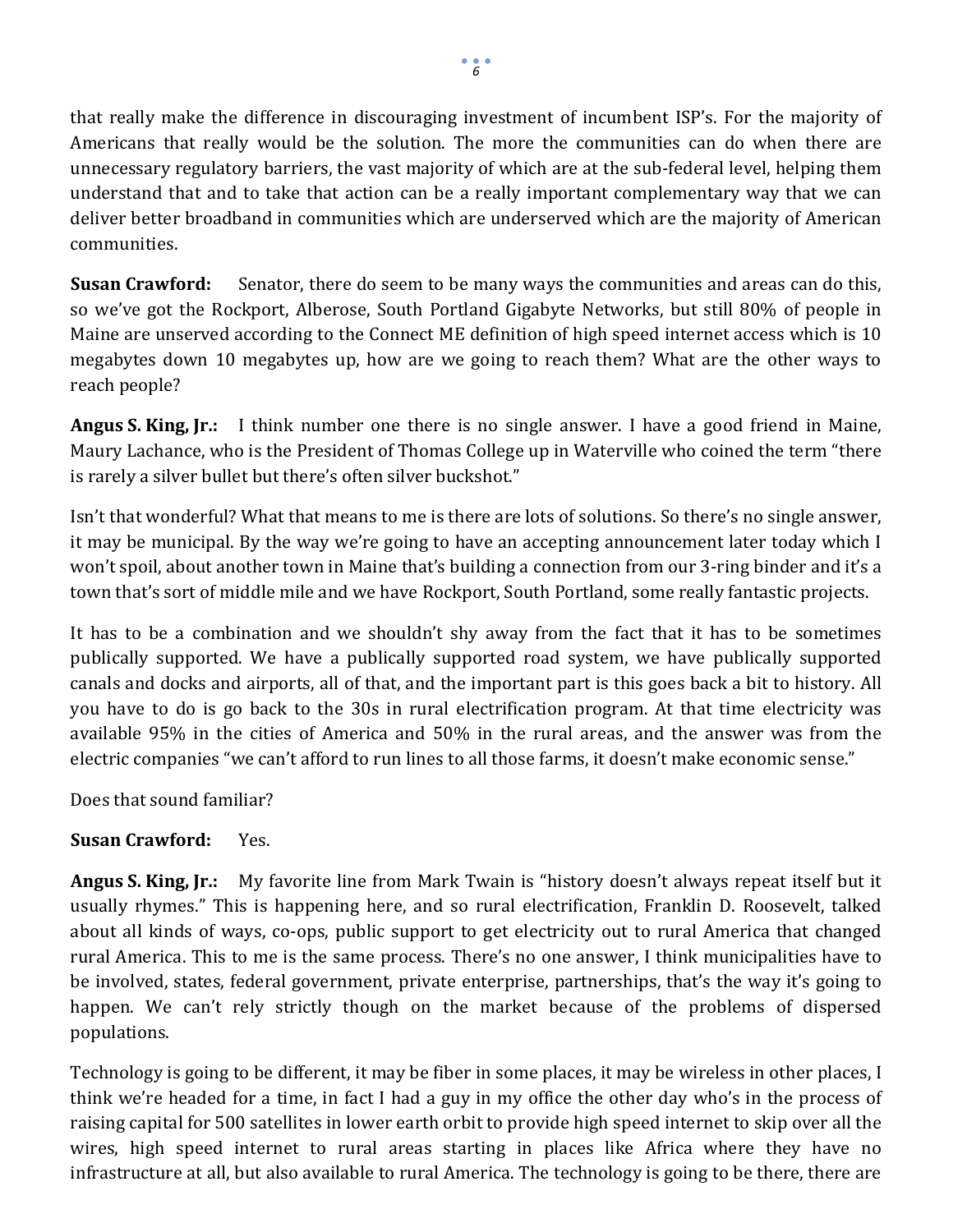going to be a variety of technologies, too, and that's the danger we can't just say this is the single answer.

**Susan Crawford:** In the 30s, FDR took on those special interests with those private electrical companies, without his leadership this would not have happened, electrification in America, or not with the same speed.

**Angus S. King, Jr.:** I think the term they used was "that man in the White House."

**Susan Crawford:** Yes, it was a bitter fight and electricity became the leading domestic policy issue in the presidential elections of the day. Can you imagine high speed internet access having that kind of profile for national politics these days?

**Angus S. King, Jr.:** I think its close. I think as more and more people realize that the significance, and by the way internet, the technology of the internet has penetrated further and faster than any technology, radio, electricity, television and it's become more and more of a daily necessity. I think particularly in business, you can't do business without it. If you have an area that can't get broadband it's not going to develop economically, it just isn't, and so there is going to be a demand for it and I hope that will translate into a political demand.

**Susan Crawford:** And on the grand political scale, Mr. Edelman is part of the NEC staff, National Economic Council staff in the White House. There's also a lot of concern about the vanishing middle class and choices and opportunities in new forms of making a living for those people. Does this set of issues we're talking about today connect to economic opportunity there?

**R. David Edelman:** Absolutely. It does across the entire lifecycle of being in the middle, rising to and staying in the middle. From the very start having the opportunity of high speed broadband in the classroom means that you can be in a classroom that is less segregated. That you can learn at your own pace, that you have more of an opportunity to get ahead if you can get ahead and to not to fall behind so the teachers in their five minutes of individualized attention know exactly where to pinpoint where you're struggling, all the way up to getting new job skills. There are examples of digital tutors that can make it incredibly fast and effective for individuals to get technology job skills in particular that are one of the easiest ladders in the middle class, to get that Cisco certification, the Microsoft certification that can get you a high paying job all over the country, not just in Silicon Valley, not just in Chicago or New York but really all over because this need is all over the place.

Then leading up through even small businesses, I think we've seen a major shift in the last couple of years in the economic space of what having high speed broadband can mean even for the smallest businesses, because the ability to put your payroll online. The ability to take advantage of the efficiencies of the cloud, to store data, to not have to buy that server, not have to buy that hard drive, can make huge difference in the bottom line of the smallest companies. We absolutely see this as an economic driver. It's an economic driver obviously in the Silicon Valley sense of huge companies that are driving a lot of Wall Street growth, but even more importantly of smaller businesses all over the country that can benefit from it. It's core to our national economic development and that's why in the State of the Union, just alongside roads that are repaired and effective, the president said the fastest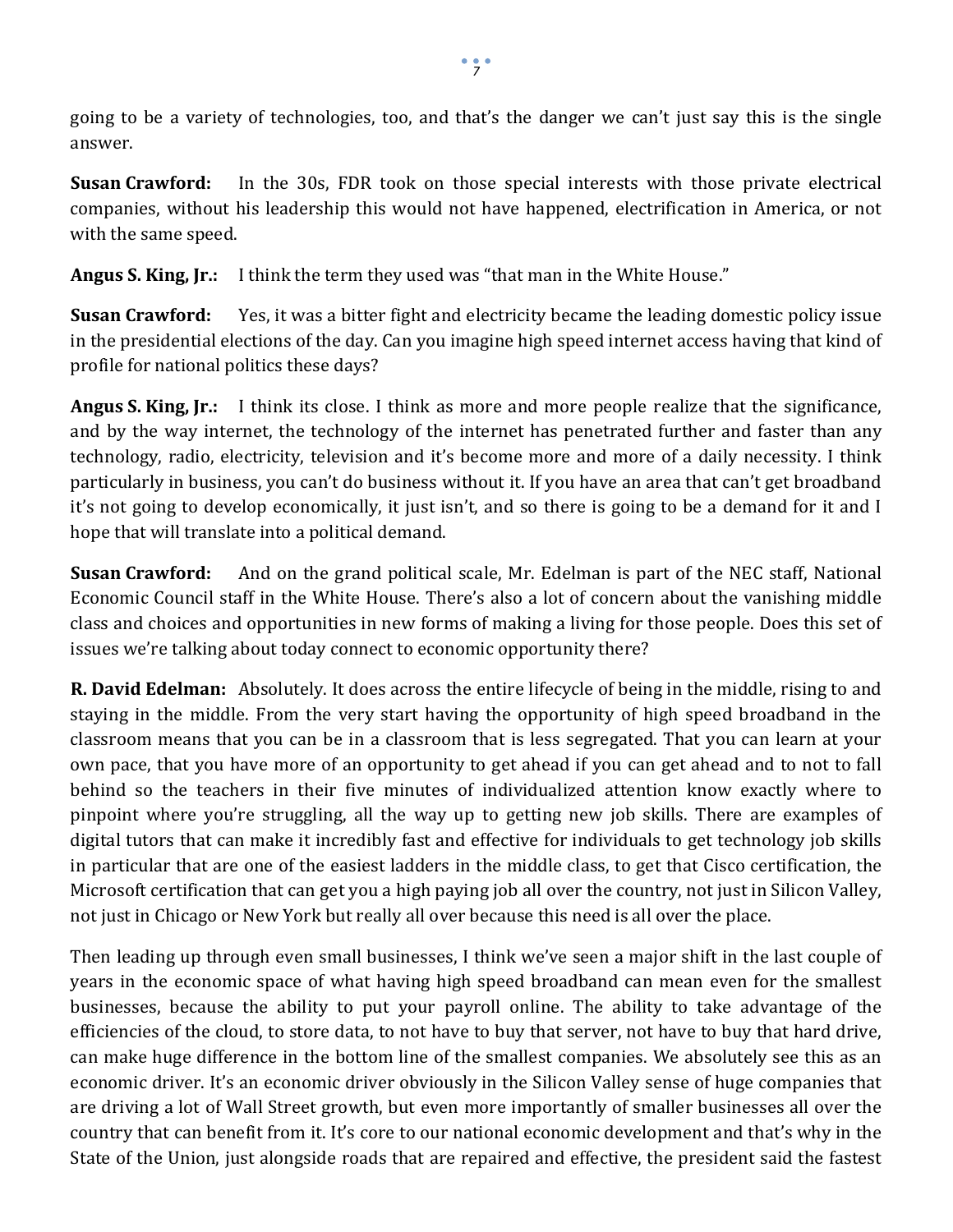internet, it's one of the ways that we can get ahead and stay ahead in terms of national competitiveness.

**Angus S. King, Jr.:** I want to jump in because you used one word about four times in your answer which was very appropriate and that word is "opportunity". For those of you who haven't run across it, if you haven't read anything my Malcolm Gladstone, you should. One of his books is called *Outliers*, it's a study of success and the conventional thinking about success is hard work, intelligence, initiative. His view is that the real key is opportunity. One of the examples he uses is Bill Gates, it was a long story but I'll abbreviate it. Bill Gates' 8<sup>th</sup> grade class in something like 1964 north of Seattle was the only middle school in the nation that had a computer. The moms got together and had a bake sale and instead of buying a new basketball rim they said let's get one of these things called a computer. This kid took to it, and he had the opportunity to learn this thing and then he went as a high school student worked at the University of Washington stealing computer time to do programming.

The point is if he hadn't had that opportunity he wouldn't have ever gone where he went. The question is how many kids in America would have this capacity for innovation and creativity but never had the opportunity to sit down in front of a device or sit down in front of a device connected to broadband.

There is a really deep thing going on here which is providing, and that's the secret of success of America is access, all people from all walks of life that we bring talent forth to drive the economy, and this is a way of allowing those people the opportunity. It's just essential to the idea of who we are.

**Susan Crawford:** David Edelman, what would you say following up on Senator King's last remarks to an inquisitive, curious, smart 10 year old who came to this meeting, and I know there are no ten year olds out here, came to this meeting in person because she couldn't watch the webcast, but really wants to have high speed internet access to do her homework in rural Maine. What are you going to say to that 10 year old?

**R. David Edelman:** I think that 10 year old should go to school because I think Maine is the first state in the nation to actually meet the president's Connect Ed goal. Congratulations on that!

That being said, this is the moment. I think the message is this is the moment that starting two years ago the president made this challenge that federal government has pulled out all the stops to make this happen, but it's only as good as the demand. I would send her back to talk to her parents; I would send her parents back to talk to the school administration. I would have them vote, voting matters, and elect leadership that sees this as a priority. I do think we are in a different place than we were two years ago.

Two years ago we were making the case for why broadband and digital devices in schools could possibly matter. That debate is mostly behind us and now it's a question of getting that access and getting the opportunity. It won't happen automatically, the resources are there, but they have to take advantage.

**Angus S. King, Jr.:** I know we're almost out of time but I have to add, we've got a really cool program that's going on in Maine and other parts of the country, it's called "check out the internet" and kids can go to their local library in rural areas and check out what amounts to a connector device